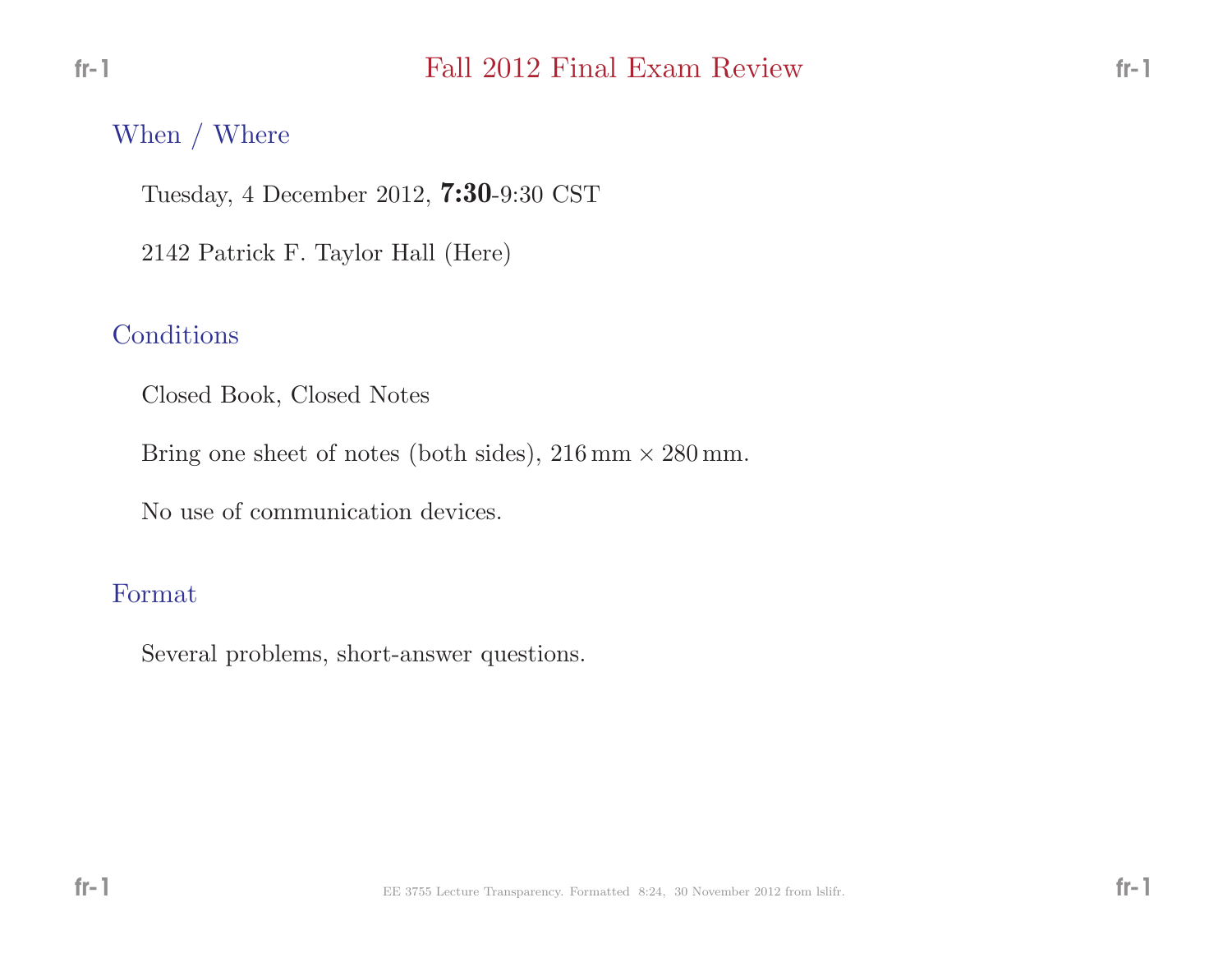## Resources

Lecture "slides" used in class: http://www.ece.lsu.edu/ee3755/ln.html

Solved tests and homework:. http://www.ece.lsu.edu/ee3755/prev.html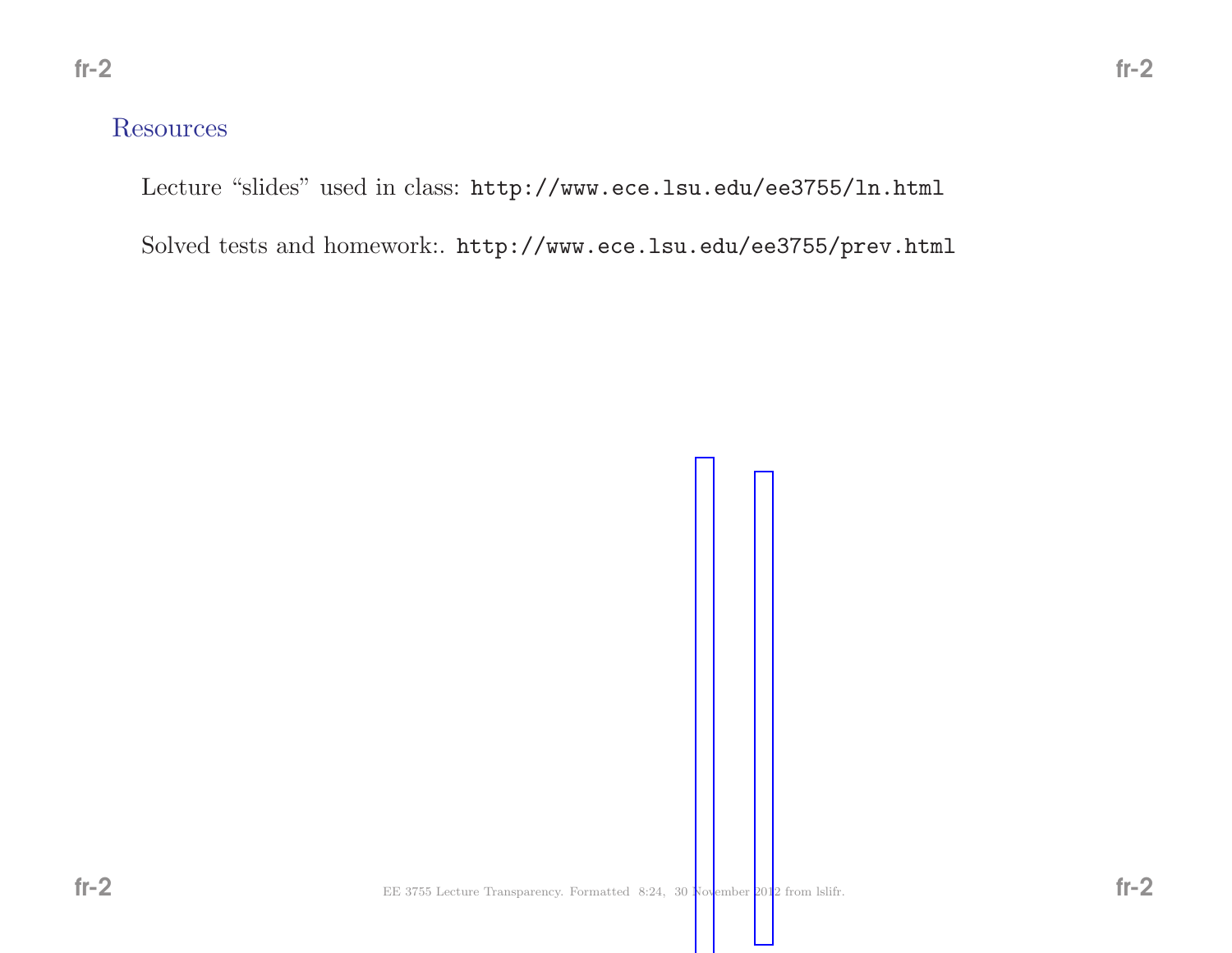### Study Recommendations

Study this semester's homework assignments. Similar problems will probably appear on theexam.

 $Solve$  Old Problems—memorizing solutions **is not the same** as solving.

Following and understanding solutions **is not the same as** solving.

Use the solutions for brief hints and to check your own solutions.

### Previous Exams

Be sure to look at previous midterm and final exams.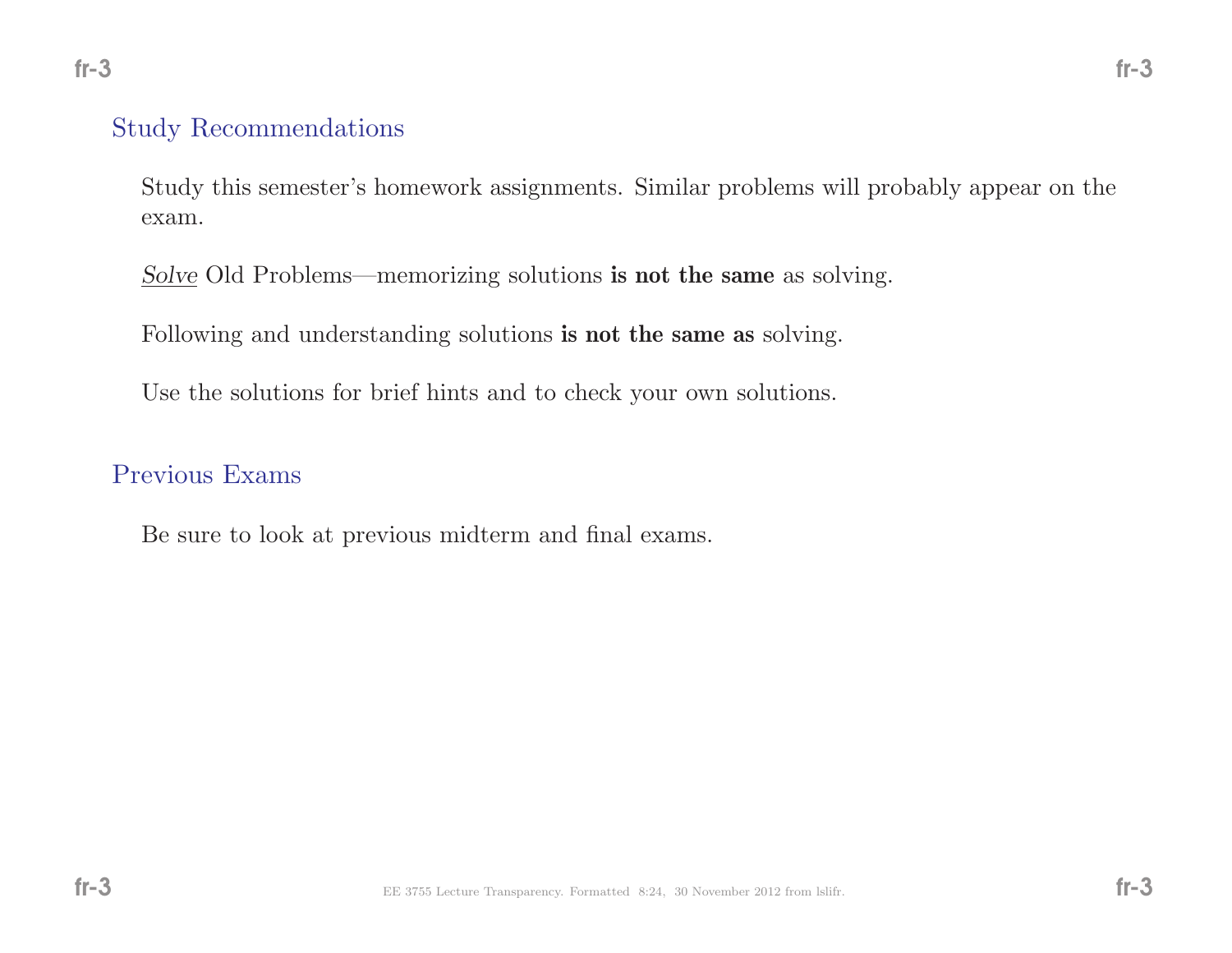## Verilog—Key Skills

 $fr-4$ 

Given <sup>a</sup> design in one form, write design in another:

Explicit Structural

Implicit Structural

Synthesizable Behavioral

Logic Diagram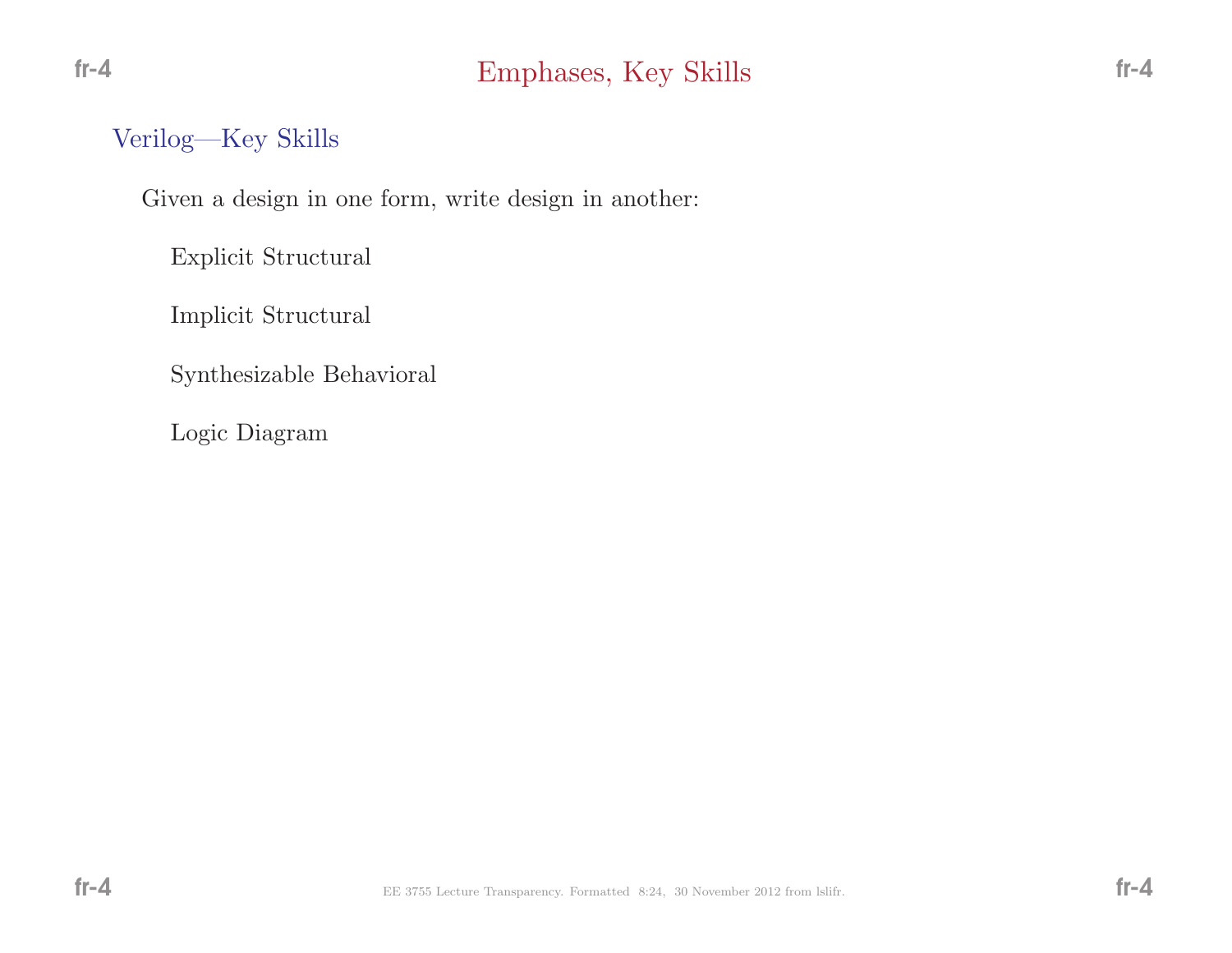# Verilog, The Simulation Language

Value Set

fr-5

Know what **x** and **z** mean and how to generate and use them.

Modules and Instantiation

Continuous Assignment and Expressions

Implicit v. Explicit Structural Descriptions

Behavioral Code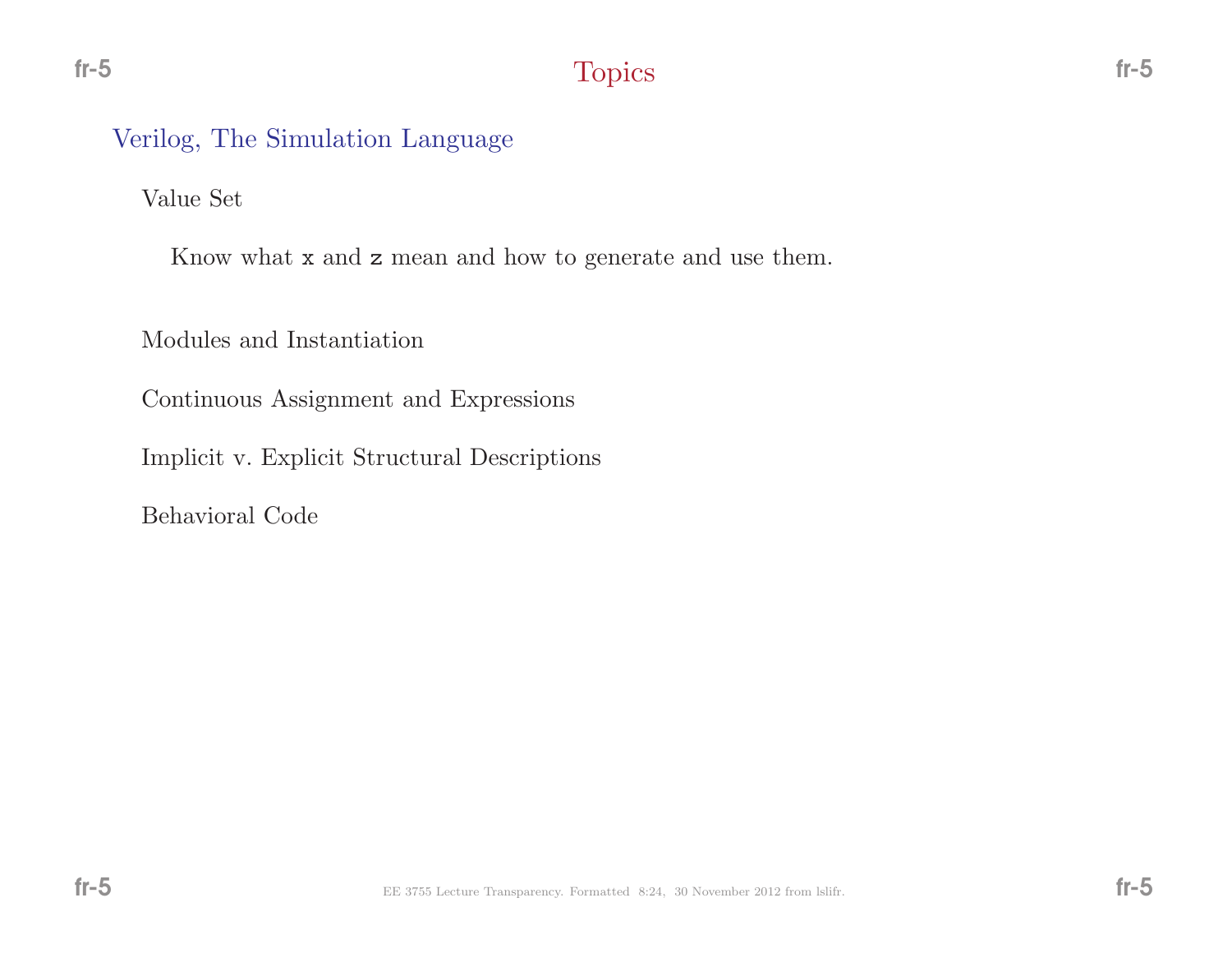# Verilog, Design Flow and Synthesis

HDL Terminology

Brown & Vranesic, Section 2.9

Design Flow

Inference and Libraries

Combinational Synthesis

Sequential Synthesis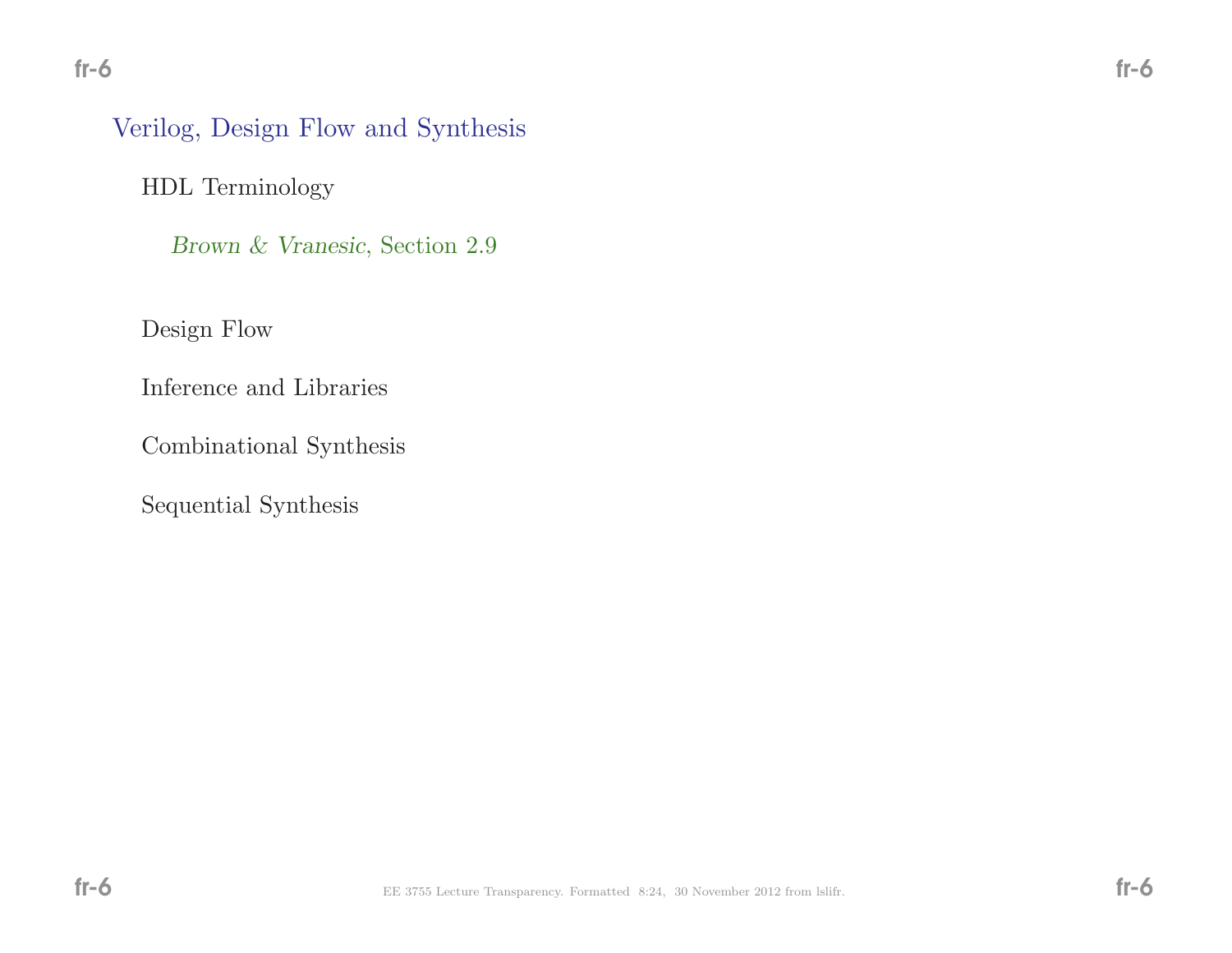# Computer Arithmetic

Integer Adders

Carry Lookahead

Brown & Vranesic, Section 5.4

Two-Level Adders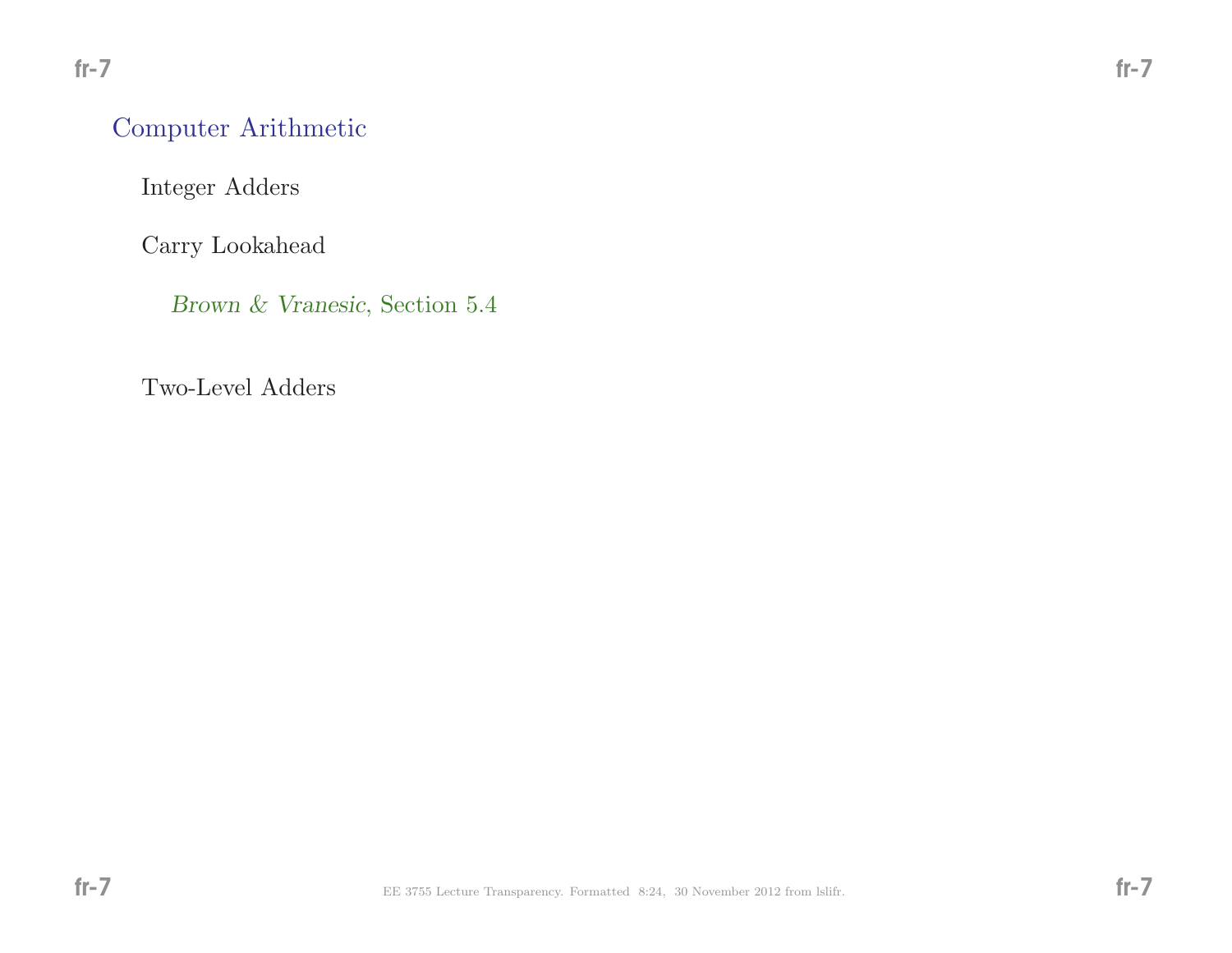## Integer Multipliers

Patterson & Hennessy, 4th Ed., Section 3.3

Simple and streamlined multipliers.

Ordinary radix-n multiplier and Booth recoding multiplier.

Integer Dividers

Patterson & Hennessy, 4th Ed., Section 3.4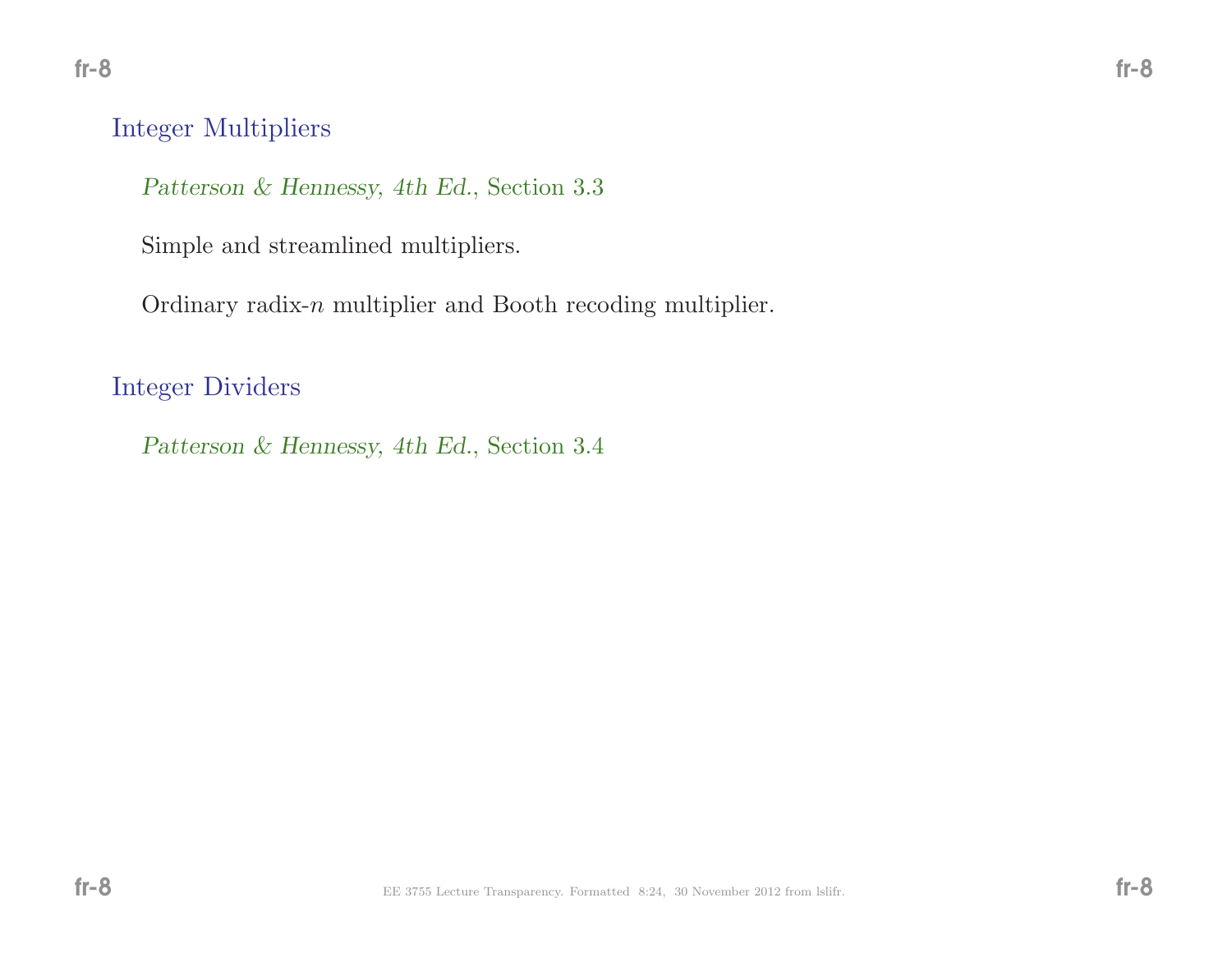# FP Arithmetic

Patterson & Hennessy, 4th Ed., Section 3.5

Working with numbers in binary scientific notation.

IEEE <sup>754</sup> Format

FP Adder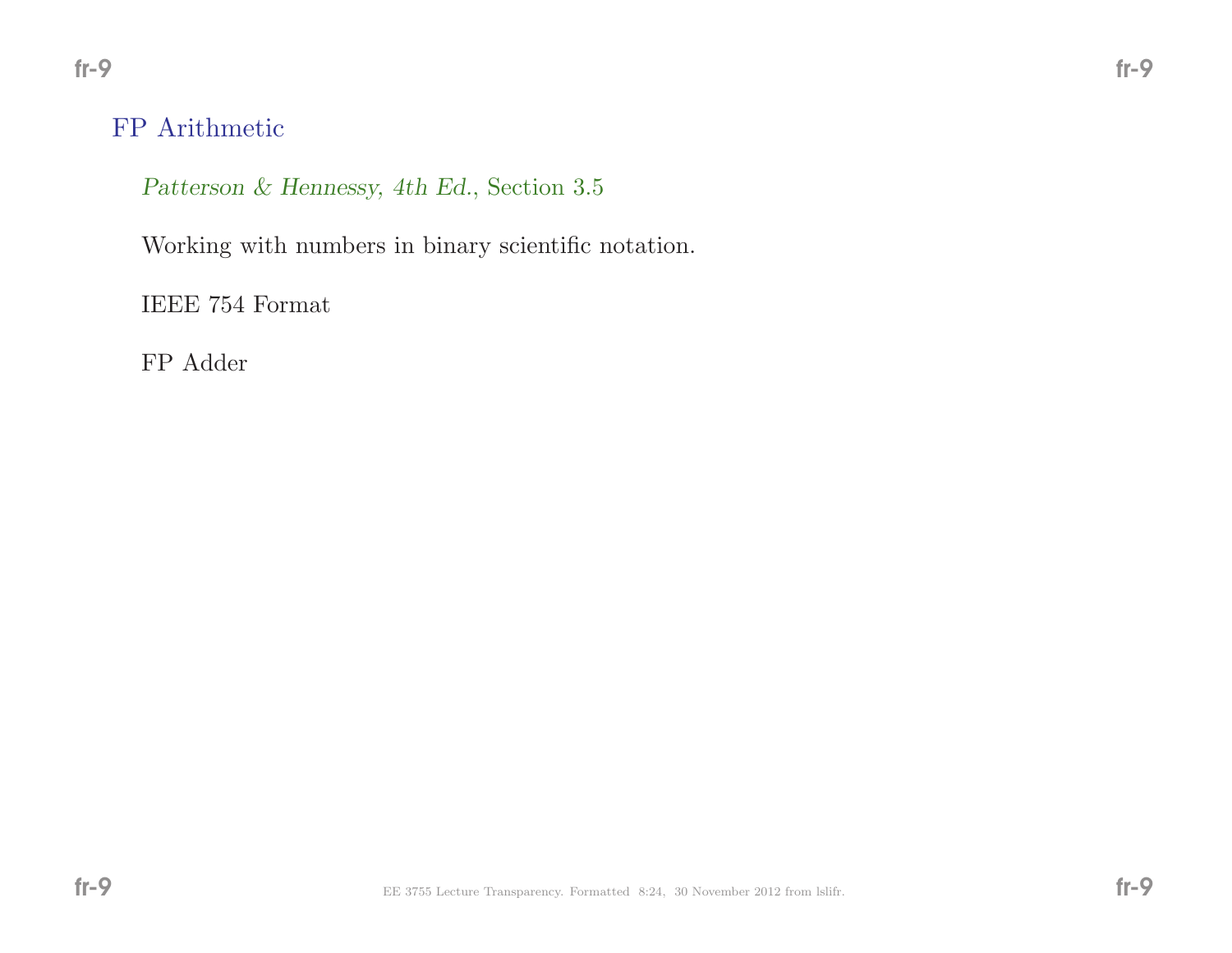# MIPS

Definitions

Patterson & Hennessy, 4th Ed., Sections 2.1, 2.2, 2.12

Integer Arithmetic and Logical Instructions

Patterson & Hennessy, 4th Ed., In chapter 2

Control Transfer Instructions

Patterson & Hennessy, 4th Ed., In chapter 2

Instruction Coding

Patterson & Hennessy, 4th Ed., Section 2.5

Pseudo Instructions

Patterson & Hennessy, 4th Ed., Section 2.12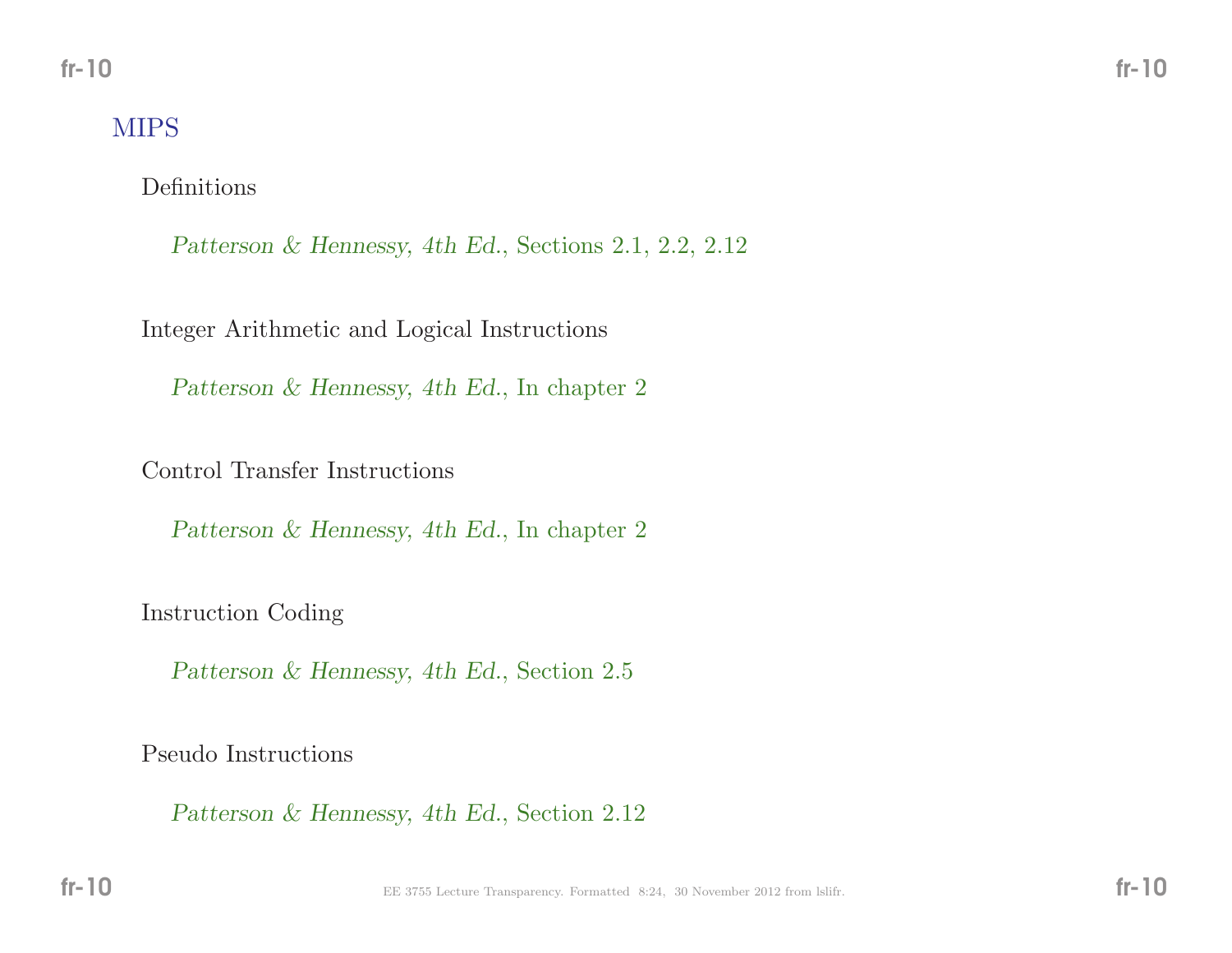Write programs.

Read programs.

Understand instruction formats.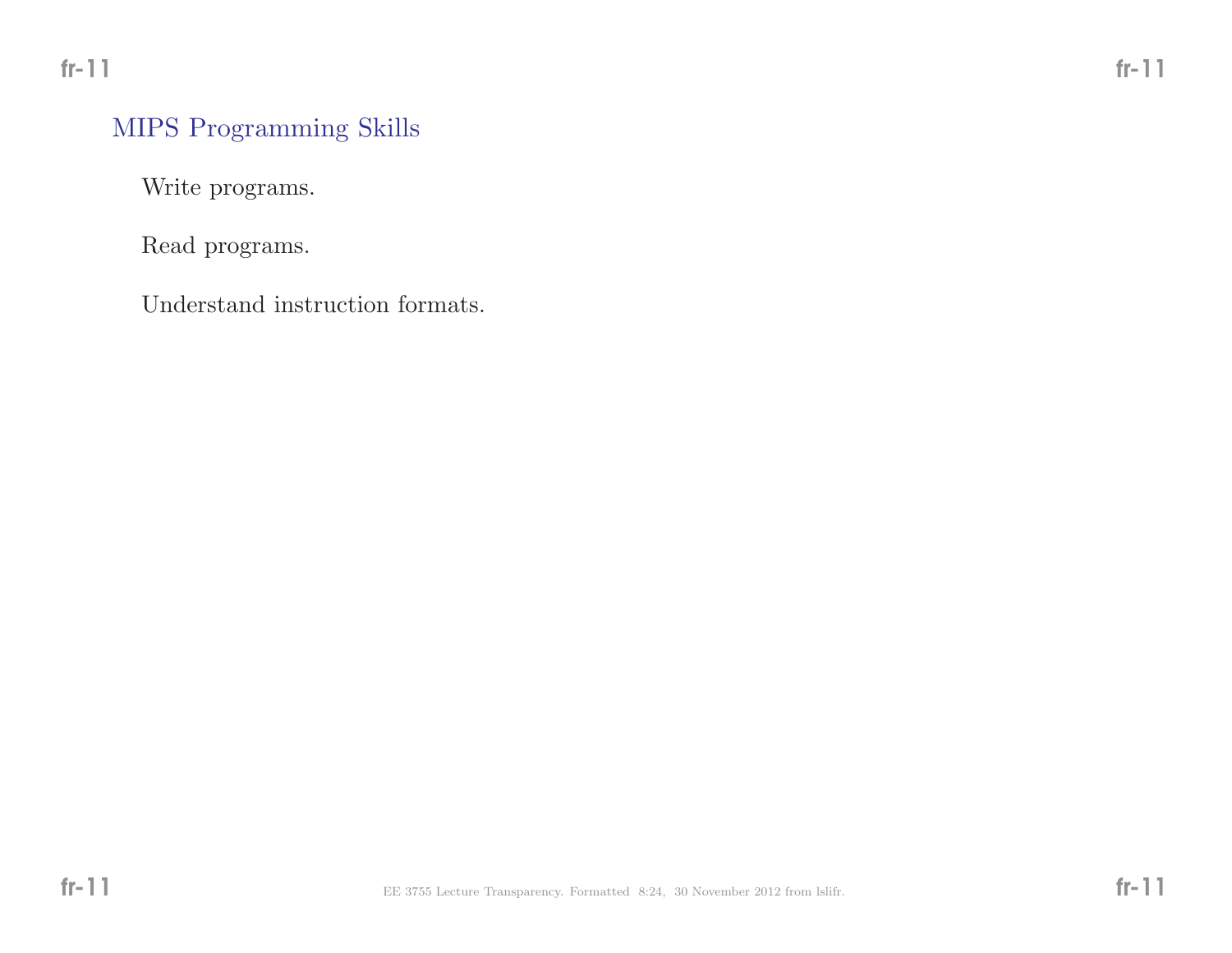## MIPS Implementations

MIPS Functional (Single-Cycle) Simulator

MIPS Hardwired Multicycle Implementation

Note: Also called hardwired control implementation.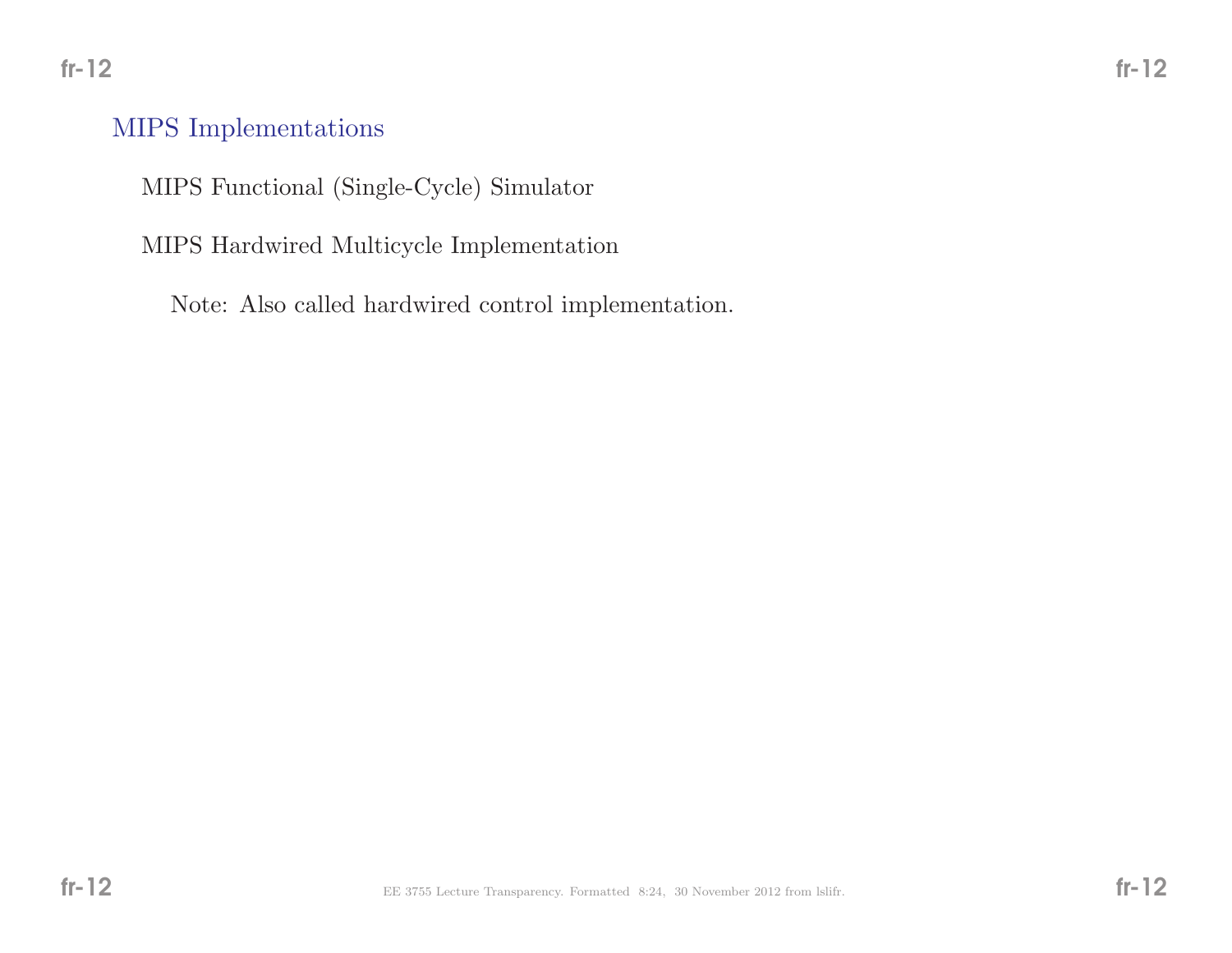## MIPS Functional Simulator

Executes each instruction in <sup>a</sup> single cycle.

Because of single-cycle execution needs extra hardware:

Two memory ports (one for instruction fetch, one for loads and stores).

<sup>A</sup> separate adder for arithmetic instructions and branch targets.

## MIPS Hardwired Multicycle Implementation

Executes instructions in multiple cycles.

Same hardware can be re-used, such as memory port.